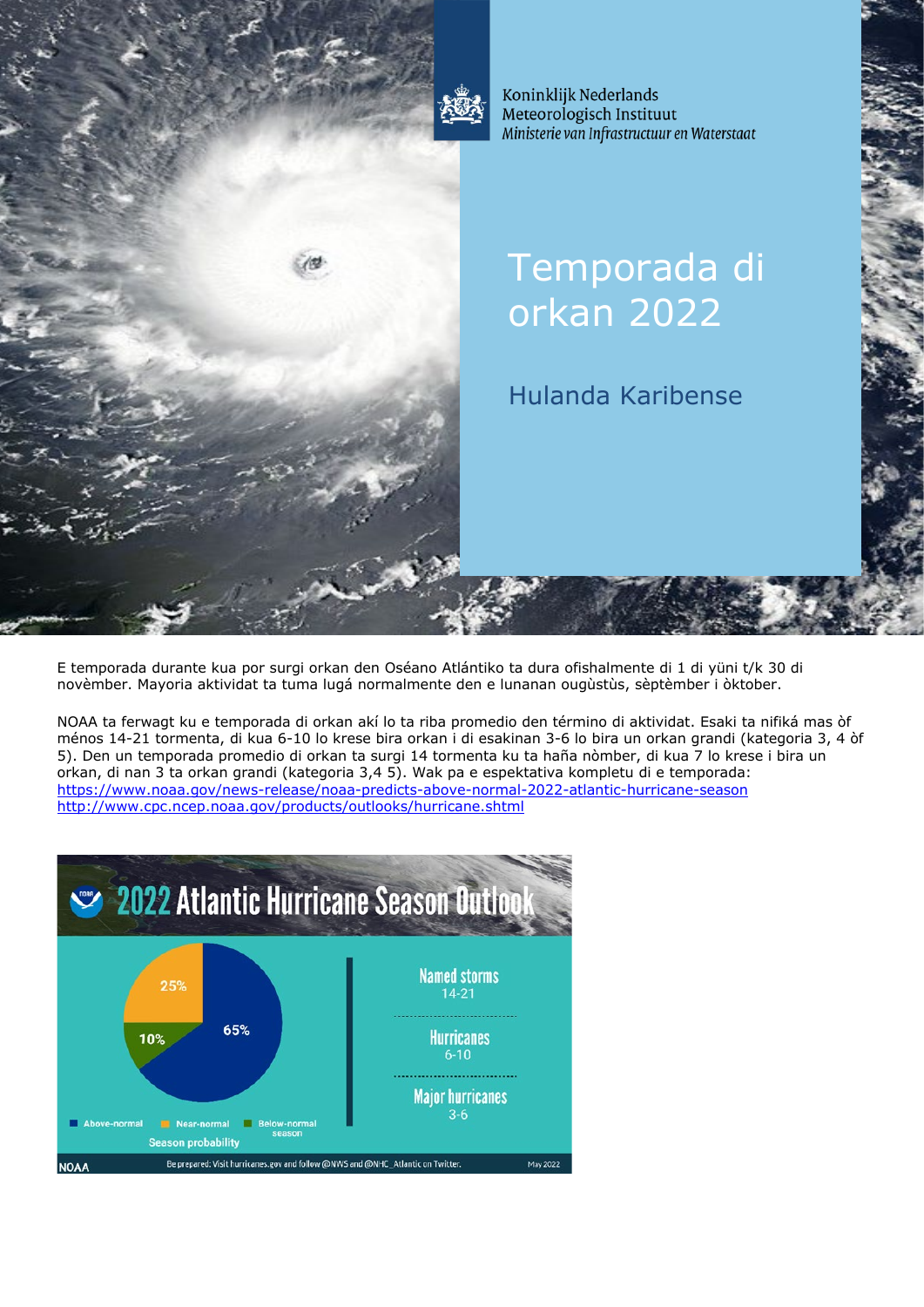Dunamentu di nòmber na orkan- i tormentanan tropikal pa 2022 ta lo siguiente:

| 2022 Atlantic Tropical Cyclone Names                                                       |                                                                                                                                                           |                                                                                                             |
|--------------------------------------------------------------------------------------------|-----------------------------------------------------------------------------------------------------------------------------------------------------------|-------------------------------------------------------------------------------------------------------------|
| <b>Alex</b><br><b>Bonnie</b><br>Colin<br><b>Danielle</b><br>Earl<br><b>Fiona</b><br>Gaston | <b>Hermine</b><br>lan<br>Julia<br><b>Karl</b><br><b>Lisa</b><br><b>Martin</b><br><b>Nicole</b><br>Names provided by the World Meteorological Organization | Owen<br><b>Paula</b><br><b>Richard</b><br><b>Shary</b><br><b>Tobias</b><br><b>Virginie</b><br><b>Walter</b> |
| <b>NOAA</b>                                                                                | Be prepared: Visit hurricanes.gov and follow @NWS and @NHC Atlantic on Twitter.                                                                           | May 2022                                                                                                    |

# **E sistema di atvertensia**

E sistema di atvertensia ku KNMI ta usa pa orkan- i tormentanan tropikal konosé 5 fase.

| Fase                                                    | <b>Definishon:</b>                                                                             |  |
|---------------------------------------------------------|------------------------------------------------------------------------------------------------|--|
|                                                         | No tin menasa.                                                                                 |  |
| <b>Informashon</b>                                      | Un tormenta tropikal òf orkan ta forma un posibel menasa den e<br>siguiente 48 te 72 ora.      |  |
| <b>Watch (Alerta)</b><br>--- Prepará bo mes ---         | Tin posibilidat pa kondishon di tormenta tropikal òf bientu di orkan den<br>e próksimo 48 ora. |  |
| <b>Warning (Atvertensia)</b><br>--- Protehá bo mes ---  | Ta spera bientu di tormenta tropikal òf orkan den e próksimo 36 ora.                           |  |
| <b>Strike (Impakto)</b><br>--- Buska lugá di skonde --- | Ta spera bientu di tormenta tropikal òf orkan den 6 te 9 ora.                                  |  |
|                                                         |                                                                                                |  |
| <b>Advisory (Aviso)</b><br>--- Sea kouteloso ---        | Ta spera yobida pisá i/òf laman brutu, pero sin bientu di tormenta<br>tropikal òf orkan.       |  |

Liña di guia: *probabel ta* ≥ 10% posibilidat, *espektativa* ta ≥ 50% posibilidat.

Durante e fase di informashon KNMI ta emití un '*Tropical Cyclone Bulletin'* 2 bia pa dia. Durante e fase di alerta i atvertensia (di impakto) esei ta 4 bia pa dia. Ta inisiá e fase di alerta i atvertensia den kooperashon ku National Hurricane Center (NHC). Un Tropical Cyclone Bulletin ta deskribí e atvertensianan emití, e Key Messages (informashon mas importante), den kua ta deskribí ampliamente e espektativa pa loke ta trata bientu, yobida i kondishon di laman.

# **Wèpsaitnan importante**

National Hurricane Center: [http://www.nhc.noaa.gov](http://www.nhc.noaa.gov/) Espektativa- i atvertensianan di KNMI: [https://www.knmidc.org](https://www.knmidc.org/)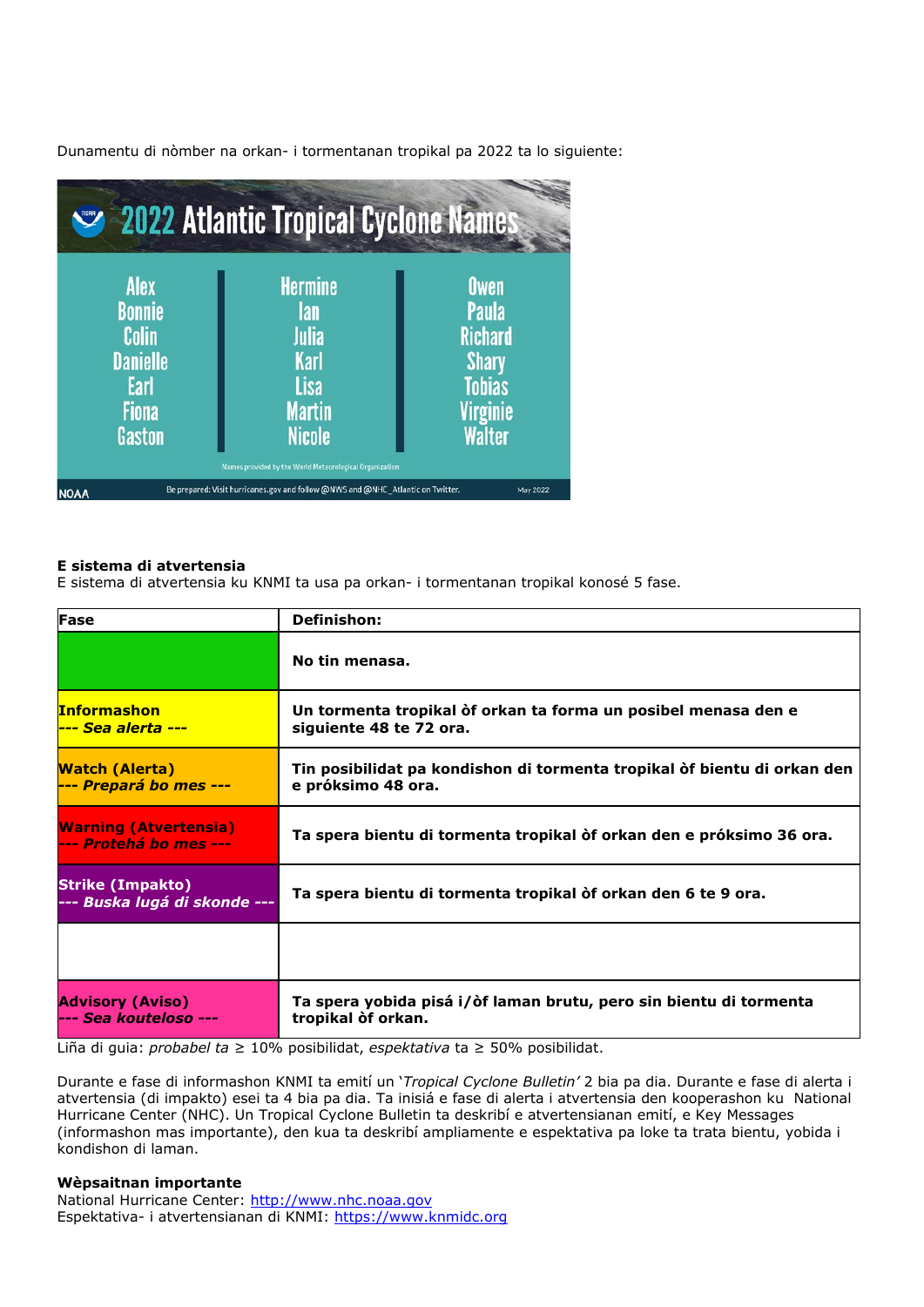# **Ehèmpel: Tropical Cyclone Bulletin**

# **TROPICAL CYCLONE BULLETIN NO. 10**

### **WARNING MESSAGE NO. 5**

**Date:** Monday September 18, 2017 **Time:** 16:30 local time

#### **Key Messages:**

- **- Hurricane watch in effect for dangerous hurricane Maria**
- **- Maria is expected to pass 70 miles (112 km) south of St. Eustatius on Tuesday September 19, 16:00**
- **- Tropical storm winds are expected from Tuesday September 19, 12:00 until Wednesday September 20, 06:00**
- **- 20-30% risk Hurricane force winds (CAT-1, gusts 85 mph/140 km/h) from Tuesday September 19, 18:00 until Wednesday September 20, 00:00**
- **- Dangerous 25 ft high waves expected from Tuesday 06:00 till Wednesday 18:00, especially during the nearest approach on Tuesday 16:00**
- **- Accumulated rainfall 4-6 inch, possibly up to 8 inch, forecasted with risk of life-threatening flash floods and mud slides**

#### **Effect on local conditions**

#### **Winds:**

Tuesday morning easterly winds will increase to tropical storm conditions (maximum gusts 60 mph – 100 km/h) and may continue till the early night to Wednesday. In this period there is a small risk (20-30%) for hurricane wind conditions (CAT-1), with gusts up to 85 mph - 140 km/h from Tuesday afternoon. From Wednesday morning wind speeds are expected to decrease to normal conditions. Wind will turn from East to South during Wednesday afternoon and evening.

#### **Seas:**

A dangerous storm surge accompanied by large and destructive waves will raise water levels by as much as 6 to 9 ft above normal tide levels near where the center of Maria moves across the Leeward Islands.

#### **Rainfall:**

Maria is expected to produce total rain accumulations of 4 to 6 inches with isolated maximum amounts of 8 inches. Rainfall could cause life-threatening flash floods and mudslides.

#### **Local authorities and residents of Saba and St. Eustatius are advised to continue monitoring the further progress of this weather system and to take all necessary measures to safeguard life and property.**

#### **Center's latest and forecast positions:**

#### **SABA:**

Till Sat Sep 23 14:00 AST, the nearest position is estimated at:

Mon Sep 18 17:00 AST 15.1N 60.7W Category 4 Hurricane 390 km (243 mi) SE of Saba Tue Sep 19 02:00 AST 15.7N 61.9W Category 4 Hurricane 258 km (160 mi) SE of Saba Tue Sep 19 14:00 AST 16.5N 63.3W Category 4 Hurricane 126 km (78 mi) S of Saba Wed Sep 20 02:00 AST 17.3N 64.7W Category 4 Hurricane 160 km (99 mi) WSW of Saba Wed Sep 20 14:00 AST 18.2N 66.2W Category 4 Hurricane 320 km (199 mi) W of Saba

#### **ST. EUSTATIUS:**

Till Sat Sep 23 14:00 AST, the nearest position is estimated at: Mon Sep 18 17:00 AST 15.1N 60.7W Category 4 Hurricane 360 km (224 mi) SE of St. Eustatius Tue Sep 19 02:00 AST 15.7N 61.9W Category 4 Hurricane 230 km (143 mi) SSE of St. Eustatius Tue Sep 19 14:00 AST 16.5N 63.3W Category 4 Hurricane 115 km (72 mi) SSW of St. Eustatius